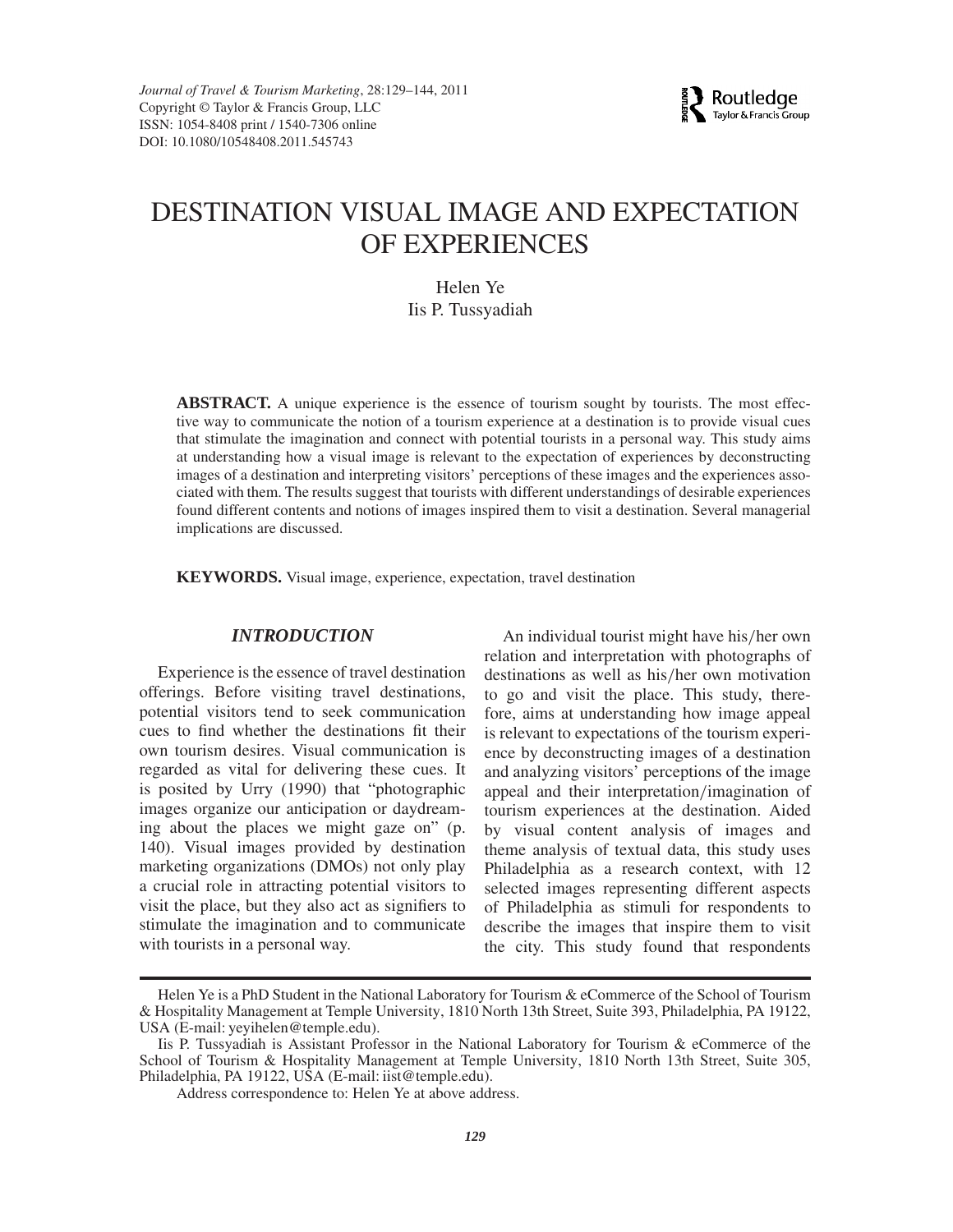with different expectations of experiences in Philadelphia tended to be inspired by different images and image contents. Further, linking their expectation of experiences with the descriptions of appealing image contents using the chi-Square test, it is suggested that potential visitors with different likings and expectations would respond differently to visual marketing communication. Thus, this study provides some implications for DMOs to direct their marketing communication based on specific experiential perceptions of potential visitors.

#### *LITERATURE REVIEW*

#### *Tourism Product—Experience*

Sternberg (1997) asserts that hotel rooms, meals, admission tickets, souvenirs, and tourbus rides sold by tourism enterprises are the incidental purchases tourists make in search of something more important, which is the tourism experience. For tourists, the primary goals of a pleasant trip are likely to be experiential (Botterill & Crompton, 1996). Indeed, tourists today are seeking unique, innovative, and imaginative experiences (Azevedo, 2009). Consequently, tourism destinations have to appeal to tourists' fond desires and imaginative associations (Sternberg, 1997, p. 951). Pine and Gilmore (1999) and Gilmore and Pine (2002) suggest that selling experiences requires a unique marketing strategy that involves engaging customers in a personal, memorable way. They assert that providing an experience should involve a company using services as a stage and products as the props to engage consumers in a memorable way. In the tourism context, a destination can be considered a stage for the tourism experience.

The concept of experience-based management has been applied by North American outdoor recreation in the form of the Recreation Opportunity Spectrum (ROS), where managerial inputs are translated into outputs, which are subjectively experienced by participants (Manfredo, Driver, & Brown, 1983; Noe, 1987; Wyman, 1985). "The end product of recreation management is the experience people have"

(United States Department of Agriculture Forest Service, 1990, p. 2). Tourists are guided to the stage(s), the destinations, and actively take the roles of the "play" to gain tourism experience. The ideas for the staged experience are created to fit the needs and expectations of the tourists. Since the expectation versus the actual experience determines tourists' levels of satisfaction, the first step for DMOs to design tourism experiences is an understanding of the needs, expectations, and choice behaviors of potential tourists. Haahti and Komppula (2006) suggest that in the process of destination selection, first impressions of a destination often fully determine tourists' evaluations of the quality of the stage (i.e., the destination), the staging (i.e., the destination management), and the hosts' competence in staging. This requires DMOs to meet and keep their promises to the tourists. These promises evoke mental images conveying the ability to gain the very experiences and the values expected from the chosen trip. For a potential tourist, these promises are represented through communications and advertising vehicles.

### *Destination Image and Visitation Expectation*

In the early conception of destination image, Crompton (1979) defines an image as an attitudinal concept consisting of the sum of beliefs, impressions, ideas, and expectations that a tourist has about a destination. In tourism research, the destination image has been defined as an individual's perception of the characteristics of destinations (Coshall, 2000, p. 85); the visual or mental impression of a place, a product, or an experience held by the general public (Millman & Pizam, 1995); and an overall perception of a destination formed from information and past experience (Assael, 1993). In his study on image formation, Gartner (1993) also draws on a definition from Boulding (1956), that images are the feelings we have of anything that is cognizant. Gunn (1988) and Fakeye and Crompton (1991) propose that destination images are formed at different stages: organic, induced, and experiential. The organic image is developed through an individual's everyday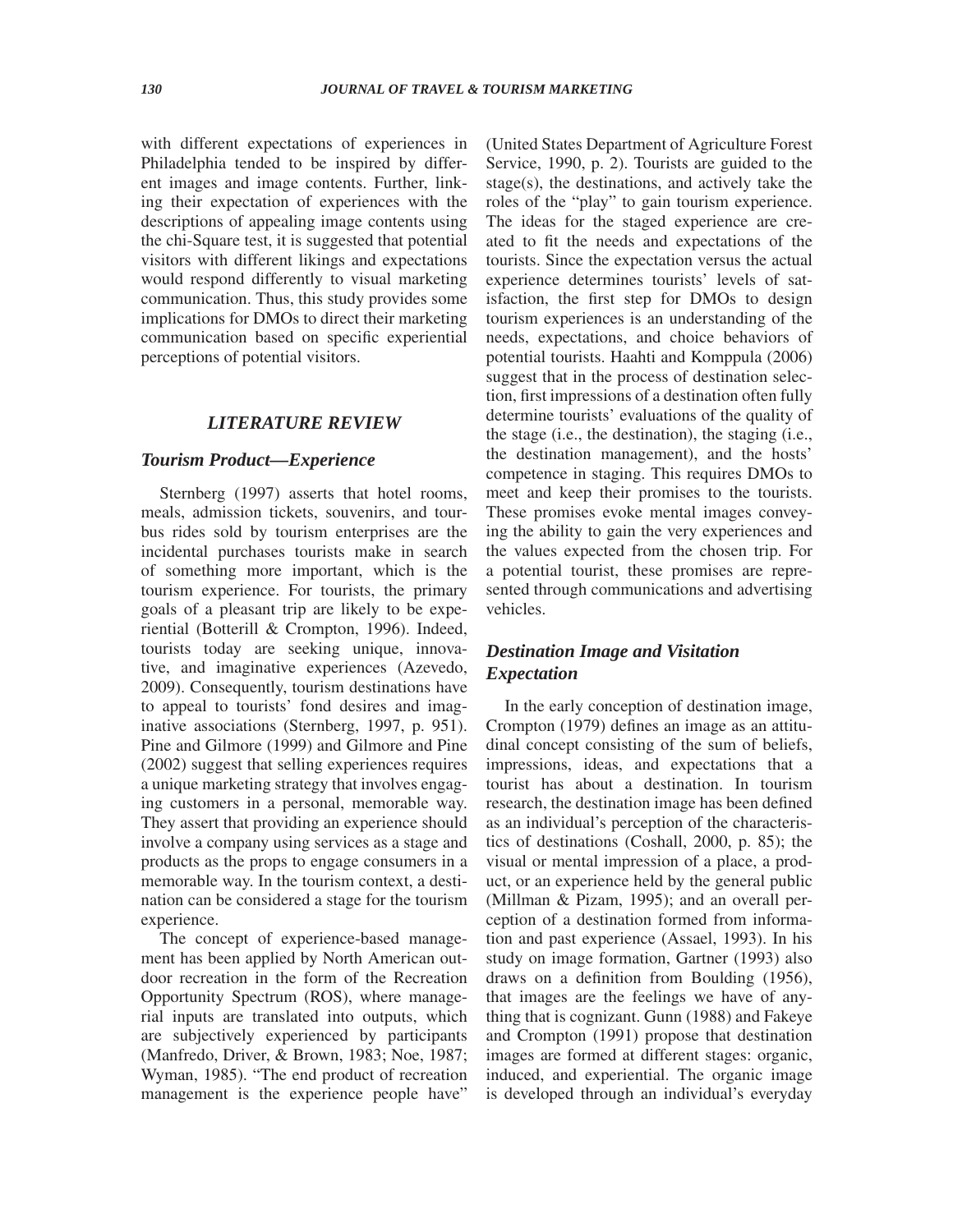assimilation of information, which includes a wide range of media, from school geography readings to mass media such as local news reports to actual visitation. The induced image, on the other hand, is formed through the influence of tourism promotions by DMOs such as destination brochures, advertising, and travel editorials. Finally, the experiential component is based on the personal experience of visiting the destination. It is argued that the induced image forms the expectation before a visitor experiences a destination (Santos, 1998).

In marketing and psychology literature, the definition of *consumer expectation* is somewhat diverse. From a realistic viewpoint, an expectation is defined as a belief about a product's attributes or performance at some time in the future (Spreng, MacKenzie, & Olshavsky, 1996). Another viewpoint suggests that consumers' expectations will be replaced with experience-based norms as the standard for the comparison of a brand's performance (Woodruff, Cadotte, & Jenkins, 1983). Some researchers view expectations as subjective beliefs (Olson & Dover, 1979), while others view expectations from a highest ideal, standard (Wilton, 1988), or desire (Swan & Trawick, 1980), to a minimum tolerable level (Zeithaml, Berry, & Parasuraman, 1993). In this study, it is the subjective belief of expectation that is considered most appropriate. Olson and Dover (1979) consider expectations as pre-trial beliefs about a product. Expectations are subjective notions of things to come or a type of hypothesis formulated by the consumer.

Further, Santos (1998) argues that induced images and related expectations appear to have very few differences and they are easier to change by marketers than attitudes and the general and organic images. Since an image has a less direct linkage with experience, it can be defined as a general attitude toward a destination, while the expectation can be seen as a pre-consumption attitude before the visit. Expectation may, but not necessarily need to, involve experience. In situations where there is no experience involved before the service encounter, image determines expectations. Therefore, image is the antecedent of expectation, and expectation determines performance

perceptions of products and services as well as perceptions of potential experiences (Gnoth, 1999).

### *The Role of Visual Image in Destination Image and Visitation Expectation*

The primacy of the visual representation of places in the construction of tourism destination images and visitation expectations has often been noted. Tourism is uniquely visual; pictures are regarded as vital to successfully creating and communicating an image of a destination (MacKay & Fesenmaier, 1997). In tourism research, results of pictorial advertising research indicate that visual stimuli are more readily recalled and affect attitudes toward products (Laskey, Seaton, & Nicholls, 1994). In addition, visual reinforcements of text are known to produce superior learning and to be more persuasive (Stewart, Hecker, & Graham, 1987). Research also suggests that visual information has shown an advantage over words in terms of memories and impressions (Anderson, 1995). One specific finding by Fiske and Taylor (1991) indicated that memory for the color in colored pictures is almost 20% higher than memory for the color in colored words. Pictures are considered to be the more effective tools for memory stimulation and personal association. Indeed, the fundamental motivation of tourists traveling to destinations is to visit the panoramas, landscapes, buildings, people, and sceneries of places they have been exposed to in tourism advertisements, brochures, travel magazines, and postcards (Garrod, 2009). Visual images are an established approach for inducing imagination. The use of images facilitates tourists' evaluations of a destination by reducing the set of attributes considered (MacInnis & Price, 1987). In other words, potential visitors might make travel decisions based on their imagination of what they see from the pictures of the destination. Therefore, it is crucial for DMOs to understand the visual images they promote, whether they are attractive and appealing to their target customers.

Trauer and Ryan (2005) recognize the importance of photos in the media to generate a familiarity of "sign" for potential tourists and to form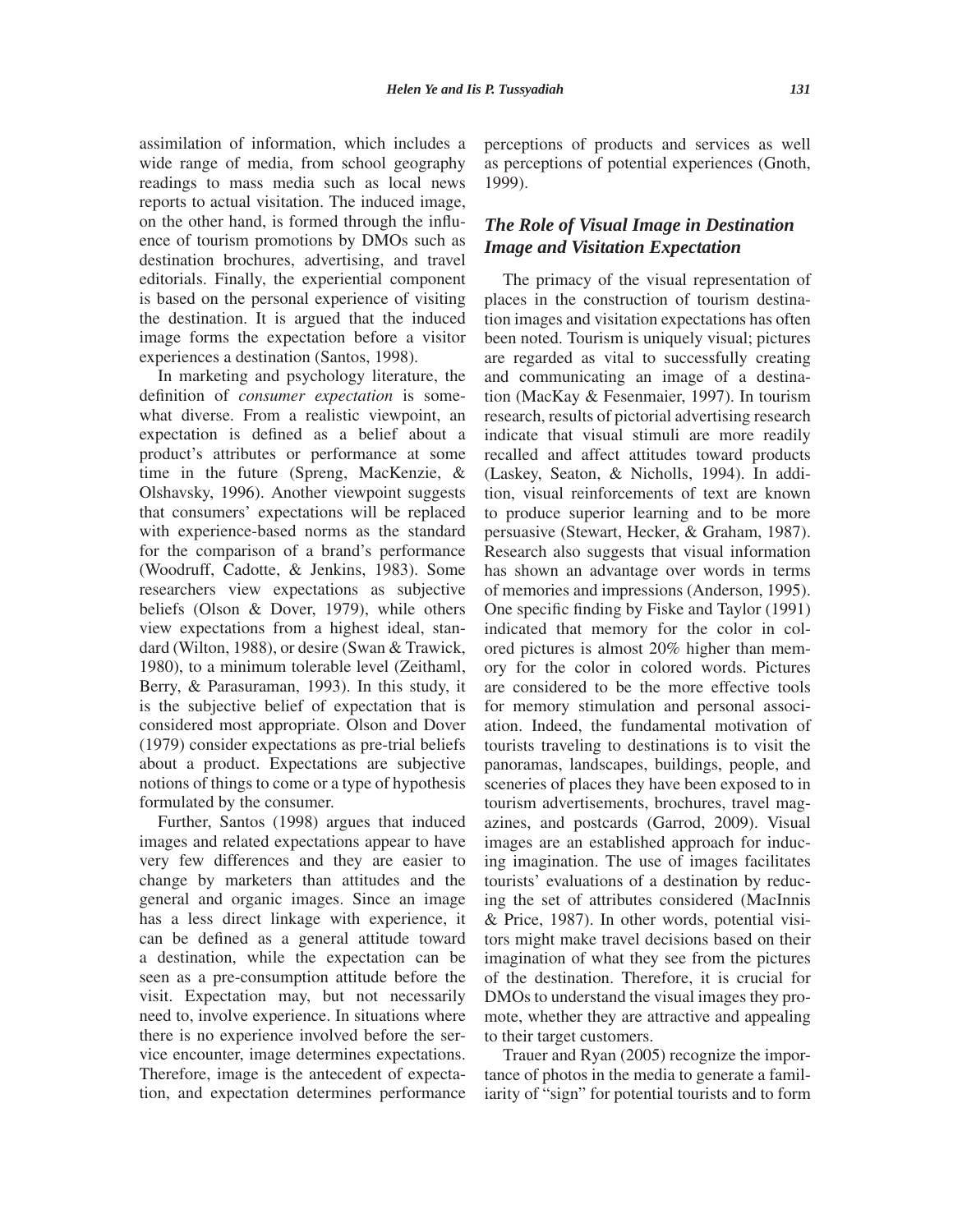their visitation expectations. It is also posited by Lawton and Paige (1997) that destination imagery is an important determinant of visitor expectations. "Tourism is an industry based on imagery, its overriding concern is to construct ... an imagery that entices the outsider to place himself or herself into that symbol defined space" (Buck, 1993, p. 112). Ryan (2005) also suggests that tourists are able to locate themselves within expectations as to places, activities, and experiences through visual images such as photos and TV programs. He sees tourists as "the actors about to fulfill a role seen many times previously on their TV sets" (p. 13). Tourism experiences are typically evaluated against images tourists derived from these media. An individual tourist might have his/her own relation and interpretation with photographs of destinations as well as his/her own motivation to visit the place. Hence, it is significant to understand how image appeal is relevant to tourists' anticipated experience at destinations.

## *Destination Visual Image Appeal and Tourists' Expectation of Experience*

In consumer photography, image appeal is defined by the interest that a picture generates when viewed by third-party observers (Savakis, Stephen, & Loui, 2000). Visual image appeal in a tourism setting is defined by the interest that a picture generates when viewed by potential visitors and inspires them to visit the destination whether they are first-time visitors or repeat visitors. It is argued by researchers that visual content of advertisements affects the perception of travel experiences through the association of a certain type of picture, which is considered appealing, with a certain type of experience (Olson, McAlexander, & Roberts, 1986; Scarles, 2004). Tourists who have different expectations of experiences tend to view different types of images as appealing. In a study of the constituents of a destination image from a promotion segmentation perspective, Ahmed (1996) identified four components of destination image constituents. Potential visitors might respond to various constituents of a destination's image differently due to their personal expectations (Ahmed, 1996).

Destination visual image has the ability to stimulate consumers to create a mental imagery of experience in order to develop purchase intention and behavior. Researchers in psychology and advertising propose the term "mental simulation" (Escalas, 2004) and "consumption visions" (Phillips, Olson, & Baumgartner, 1995) in which consumers form self-constructed mental simulations of future consumption situations. It is further argued that the process of mental simulation typically involves the self; consumers will be able to relate to experiences of which the properties are relevant to them. In other words, an experience that is detailed and self-enacting is more imaginable for consumers. Therefore, it is important for destination marketers to learn how tourists perceive and define visitation expectations from their perspectives of self. It is also argued that the propensity to visit a destination depends on a match between the destination perception and the tourist's self-concept (Westwood, Morgan, Pritchard, & Ineson, 1999). Similarly, Sirgy and Su (2000) argue that a destination's brand image influences the kinds of visitors who typically visit the destination.

Researchers suggest that in promoting a destination DMOs must first construct the essential qualities of that place (be the qualities real or imagined) into imagery that will be attractive to tourists (Jenkins, 1999; Tasci, Gartner, & Tamer Cavusgil, 2007). Cornelissen (2005) emphasized the importance of DMOs as agents in the collation and presentation of the signifiers of place on which the tourist is directed by means of the imagery and particularly the photography it employs in its brochures and other marketing materials. To do so, it requires DMOs to provide photos which are attractive and stimulate tourists' imaginations in a personal way so that tourists' fond desires and imaginative associations will be linked.

Therefore, understanding tourists and matching destination visual image appeal with their experiential profiles are significant for DMOs' marketing strategy decisions. The goal of the study is to understand how visual image is relevant with tourists' expectations of experience. Specifically, the aims of this study are to: (a) identify potential tourists' perceptions and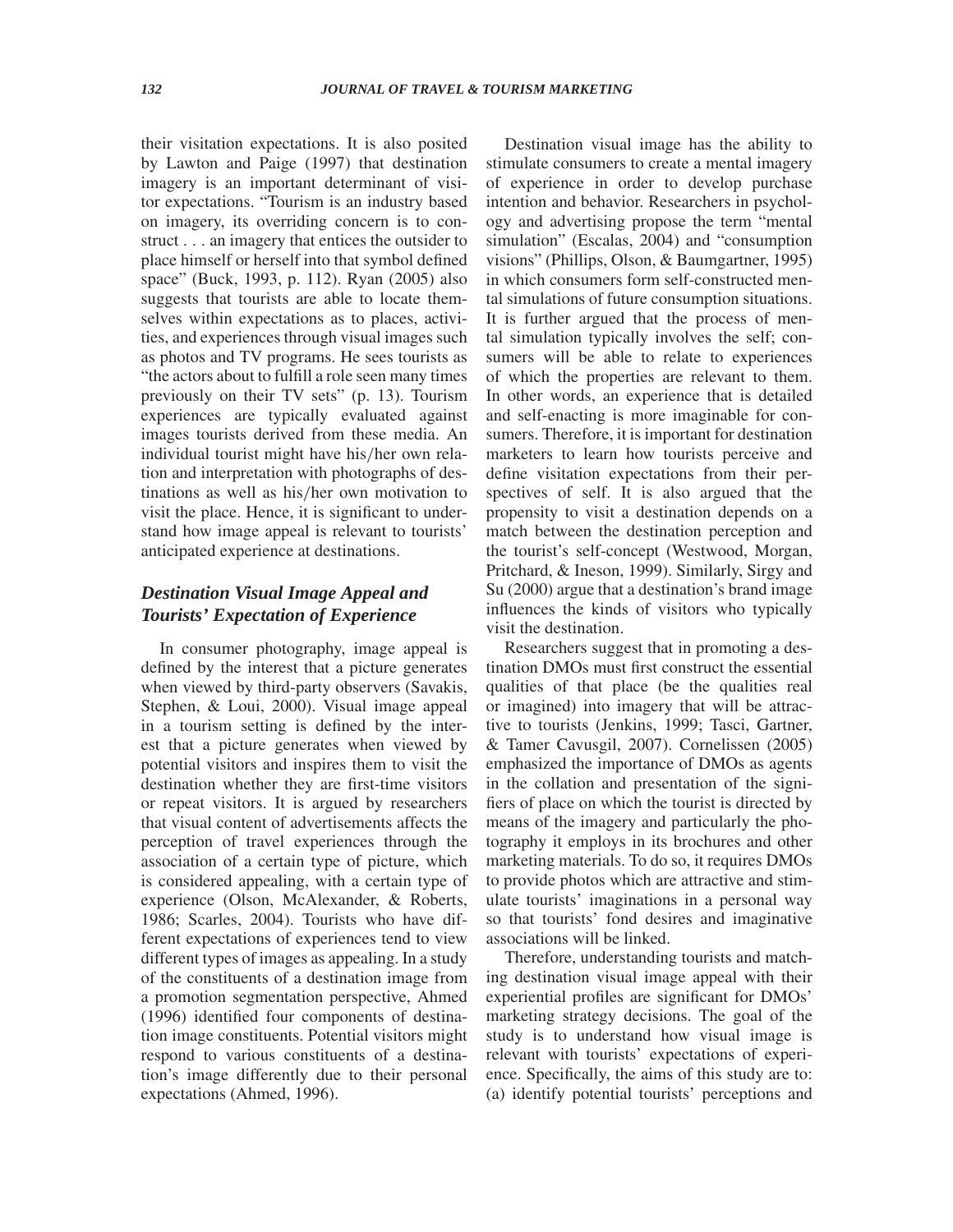anticipation of experiences associated with a

destination; (b) identify potential tourists' perceptions of appealing images and image contents of the destination; and (c) match the appealing image contents with the perception and expectation of experiences, thus providing implications for DMOs to generate attractive visual promotional materials for different experiential target markets. Philadelphia was selected as a context because the city is rich in history yet it is modern and hip, making it open to a wide experiential interpretation for potential tourists.

#### *RESEARCH DESIGN*

#### *Data Gathering Method*

In order to gather images that are regarded as the best representatives of the city, a preliminary focus group organized by the Greater Philadelphia Tourism Marketing Corporation (GPTMC) was held with 20 invited participants. GPTMC is a private, non-profit organization founded (and funded) in 1996 by the City of Philadelphia, the Commonwealth of Pennsylvania, and the Pew Charitable Trusts, with the mission to make Philadelphia and The Countryside<sup>TM</sup> a premier destination through marketing and image building that increases business and promotes the region's vitality. The participants of this focus group were selected from GPTMC's contacts consisting of tourists, residents, and businesses. Each participant was required to rate 50 pictures from GPTMC's pressroom based on four criteria identified as important elements for their marketing campaign: "excitement," "fun," "my place," and "negative." Four different colored round stickers were distributed to each participant, which they could use to put next to the pictures. Red represented exciting, blue meant fun, green represented my place, and yellow meant they have a negative feeling toward the picture. Each participant had up to five stickers in every color they could use to rate 50 pictures. Later, the top 12 positive photos (see the Appendix) were identified for further discussion and categorized into three types based on the typology

developed by Olson et al. (1986): natural landscapes and scenery, people involved in recreational activities, and manmade landmarks and buildings.

Morley (1992) advocates unstructured and open-ended discussions as appropriate approaches to capture the sense people make of the visual images. The discussions offer access to linguistic terms and categories through which respondents construct their words and their own understandings of their visual meanings. Therefore, for convenience and for a wide reach, an online survey was administered to gather tourists' interpretation of the images for this study. Respondents were asked to select up to three pictures that inspired them the most to visit Philadelphia and then write down their explanations of why these pictures inspired them. Before selecting the pictures, respondents were also asked to describe their perception and expectation of the tourism experience in Philadelphia in an open-ended question format.

The survey was conducted in collaboration with the GPTMC right after the focus group.o Using convenience sampling method, potential visitors to Philadelphia who visited their website (http://www.gophila.com) were invited to participate in the survey. This approach indicates that participants in the survey had already shown interest in Philadelphia so that they would have at least some level of expectation or imagination of Philadelphia. For an incentive, participants in this survey had the opportunity to be in a drawing to win one of five different gift certificates from American Express. From an estimation of 2,000 web browsers per day (based on GPTMC's historic records of their website), the survey appeared as a pop-up invitation to every 10 visitors in order to reduce antipathy for repeat browsers. The pop-up survey was posted on the website for a 3-month period, from February to April of 2009. That is to say, the pop-up survey appeared about 200 times per day, 6,000 times per month and 18,000 times during this 3-month period. The data gathered 508 responses, which is equivalent to a response rate of 2.8%. There are two reasons for the low response rate. First, the same respondents could browse the website more than once within the survey period, but would only respond to the survey once. Second,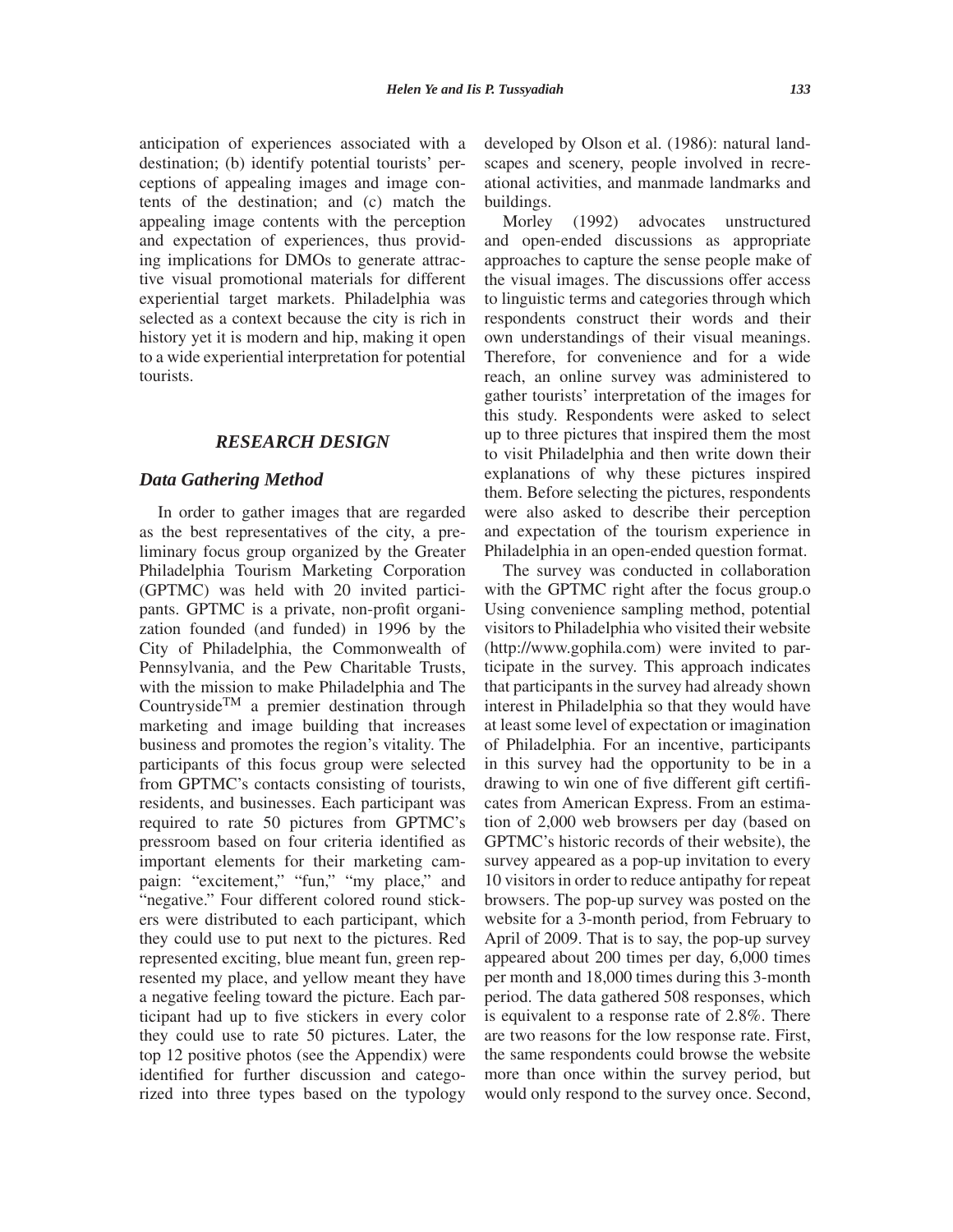website browsers could view pop-ups as distractions and simply ignore them. However, this sample size is acceptable due to the explorative nature of this study. In order to derive meaningful text analyses, 303 completed data sets were used in this study.

#### *Data Analysis*

*First*, image content analysis proposed by Rose (2001) was used to analyze the nature of the images. This study follows the procedure of image content analysis in a previous study by Tussyadiah (2010), whereby images were analyzed by looking at the settings, objects, positions, and notions. The top selected images were ranked and respondents' explanations about these images were analyzed.

*Second*, theme analysis was conducted using the descriptions of tourists' travel perceptions and anticipation in Philadelphia in order to identity different types of experience expectations. The data management was conducted with the assistance of text analysis software (ATLAS.ti, Berlin, Germany) with the following procedure: (a) the textual data from respondents' descriptions were carefully read to derive a preliminary understanding toward the text; (b) from each individual textual data, significant statements, sentences, or quotes were highlighted; overlapping, repetitive, and vague expressions were eliminated or presented in more exact descriptive terms; the horizons that remained were the invariant constituents of the experience; (c) from the horizonalized statements, the meaning or meaning units were formulated and listed; the formulated meanings were clustered into common categories and labeled as themes; the clustered and labeled constituents were the core themes of the tourist experience expectations; (d) the clustered themes and meanings were used to develop individual textural descriptions of experiences, and further, a composite structural description of the meanings and essences of the experience; (e) a synthesis of the essences of the experience expectations was provided, which involved tying together and integrating the list of transformed meaning units into a consistent and systematic general description of the experience

expectations. To reduce the subjectivity of analysis, the process of theme analysis was performed separately by two researchers on the same data. The researchers then compared the two codebooks to find the commonalities from the results and make some necessary adjustments (i.e., deleting, restructuring, rewording, etc.). Based on these results, seven experiential expectation types were identified. They are touring experience, historic experience, unique dining experience, city experience, diverse culture and arts experience, relaxing experience and sport experience.

*Finally*, researchers tried to find out whether a certain type of photos and photo contents were considered more attractive by a certain type of tourists with a different expectation of experiences using the chi-square test.

#### *RESULTS AND DISCUSSION*

Based on the number of selections, the top five images perceived as inspiring to visit Philadelphia were image E (portraying people walking outdoor near historic shops, 161 votes), image I (portraying fireworks on the parkway on top of the Art Museum, 112 votes), image C (portraying an outdoor scene of a gallery, 92 votes), image D (portraying a night street view of South Broad Street, 89 votes), and image G (portraying a dining scene in a restaurant, 82 votes). These top five selected images (i.e., E, I, C, D, and G) were described as representing these elements of the city: historic and cultural aspects of the city, shopping, bold and patriotic, symbol of freedom for the fireworks on July 4th, fine art galleries, nightlife in the energetic city, friendly community, and diverse dining environment. Specifically, images E and C were associated with peace and tranquility, and quaint and artistic settings. Images I, D, and G were interpreted as fun, exciting, energetic, and vibrant.

The image content analysis identified a list of low-level elements/objects (i.e., local concepts) in each image based on their appearance in the pictures. Based on the element arrangement, some low-level elements often appearing together were merged to generate a higher-level semantic (i.e., global concept). For example,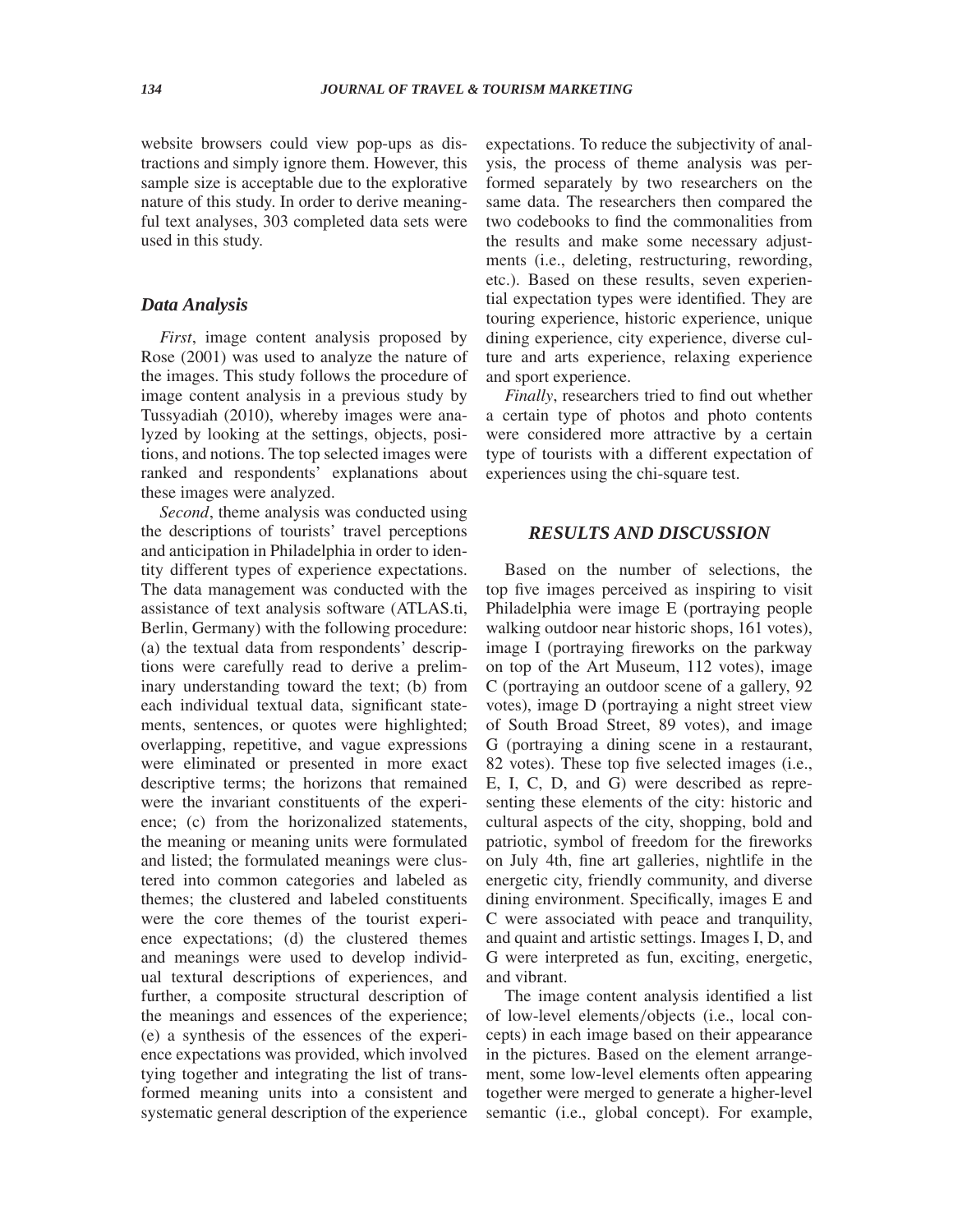"water," "marine animal," and "glass" often appeared together. Hence, it can be concluded that these low-level elements can be merged into a higher level semantic, which is "aquarium." The arrangement of high-level semantics in a picture is then used to extract a global concept such as "tourist attraction." The perceived appealing elements of each image were identified from respondents' explanations. Respondents articulated not only the low-level and high-level elements, but also the notions associated with the pictures. Using the previous example, respondents who selected image A not only identified "blue water," "animal," and "aquarium," but also the notion of "excitement" and "fun." Table 1 showed the list of local and global concepts and the perceived appealing elements of the pictures.

As presented in Table 1, respondents tended to express the image appeal with a global concept or a notion and association. In addition, even though some of the global concepts were not explicitly shown in the image, respondents tended to look at it as it was the element that attracts them.

Based on respondents' description of anticipation and expectations of Philadelphia experiences, seven experiential profiles were identified. They are touring experience, historic experience, unique dining experience, city experience, diverse culture and arts experience, relaxing experience and sport experience. Different perceptions and imaginations of the tourism experience are associated with their perceptions of image appeal based on image selected frequencies (See Table 2).

Based on the analysis, Image E was perceived as appealing by all of the different experiential profiles except for sports experience. However, respondents suggesting different experiences gave different interpretations for it. Respondents in the touring experience profile regarded it as a point of interest to visit; historic respondents focused on the historic style of the buildings and the idea of preserving them well; respondents in the unique dining and city experience considered it as another aspect of demonstrating a city scene besides tall buildings; the diverse culture and arts respondents appreciated the artistic and tranquil elements in the image while respondents in the relaxing

experiential profile emphasized the comfortable and relaxing atmosphere the image suggested.

This study further identified the significant image elements in the global concept for each experiential perception using a chi-square test. First, seven image content categorizations of global concepts emerged across the 12 pictures. They are natural landscapes and scenery, people involved in recreational activities, manmade landmarks and buildings, museum and art galleries, food and restaurant, peaceful and relaxing feeling, and excitement and fun. The first three categories are in accordance with Olson, McAlexander, and Roberts' (1986) vacation image advertisement study. The last two categorizations are similar to the concept of arousal as emotional experiences associated with the images. Arousal refers to the degree to which the person feels stimulated or active (Bitner, 1992). High arousal means exciting, highly active, and stimulated while low arousal means relaxing and peaceful. The other two categorizations emerged from the destination specific attributes and visual images, attractions such as museums and art galleries, and the restaurant scene. Examples of image contents in each categorization are provided in Table 3.

Based on these seven image content categorizations and seven tourist experiential profiles, forty-nine  $2 \times 2$  chi-square tests were conducted to find out the significance between image content and experiential profiles. One tourist might have multiple expectations of experience based on their descriptions of anticipation and expectations of Philadelphia experiences. The result is illustrated in Table 4. Forty-nine individual chi-square tests with a significance level of .002 came up with an overall chi-square significance level of .1. Table 4 also includes significant image content categorizations in .05.

It is interesting to find that visitors in touring experience not only enjoy various activities and have a feel of local tasting and cultural activities, but they also seek for a community feel and social interaction. Their perception of appealing visual cues ranges from sightseeing (e.g., historic architecture, heritage sites, galleries, and parks) to other social activities (e.g., boating, listening to jazz bands, and going to theaters). In addition, they do not want to miss the dining experience in the city. A scenario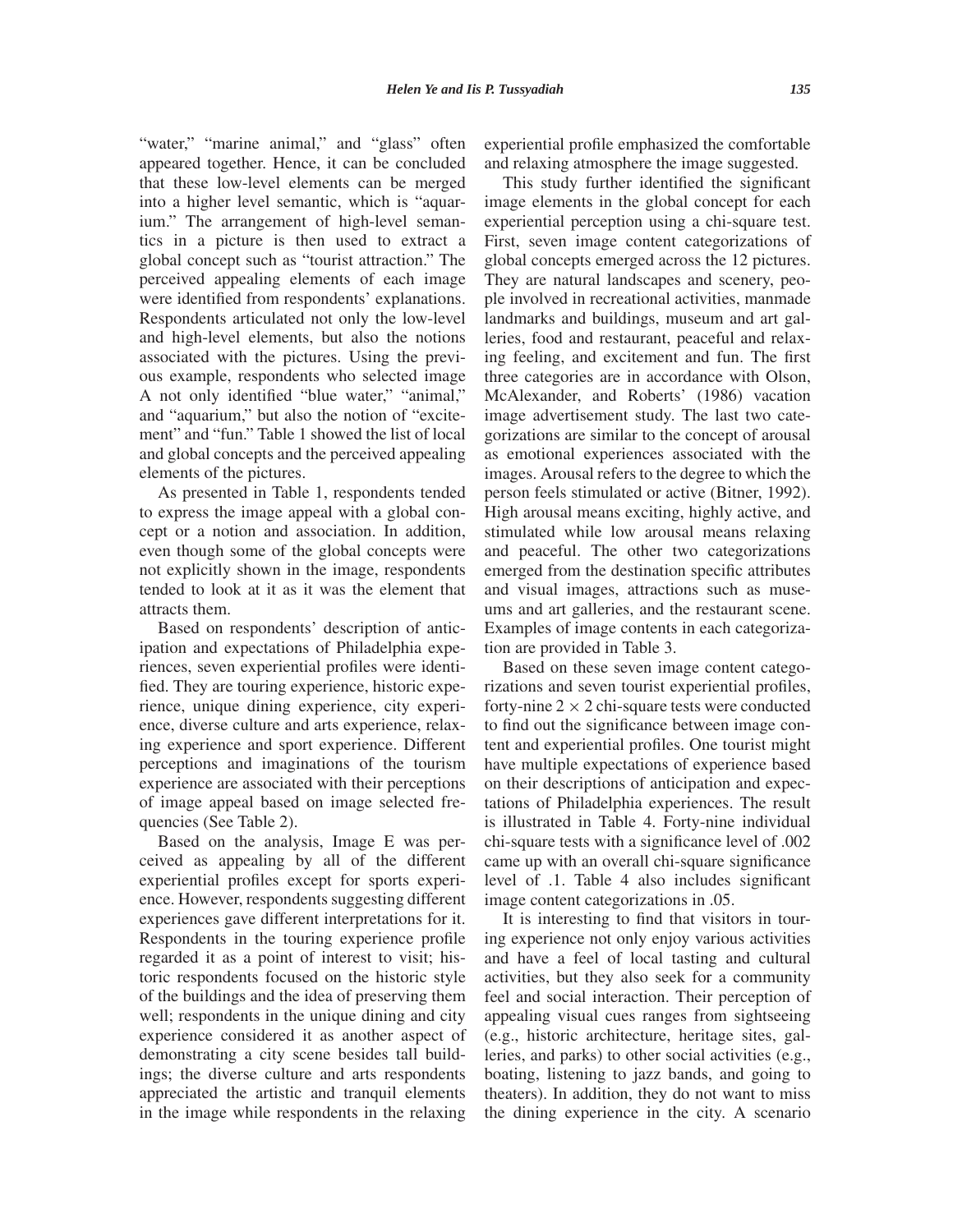| Image                     |                                                                                      | Local concept                                                                                                                                 |                                                                                          | Global concept/Notion                                                                                                                                                                                                                                                                                      |
|---------------------------|--------------------------------------------------------------------------------------|-----------------------------------------------------------------------------------------------------------------------------------------------|------------------------------------------------------------------------------------------|------------------------------------------------------------------------------------------------------------------------------------------------------------------------------------------------------------------------------------------------------------------------------------------------------------|
| frequency<br>$(N = 303)$  | Contents                                                                             | Perceived appealing elements                                                                                                                  | Contents                                                                                 | Perceived appealing elements                                                                                                                                                                                                                                                                               |
| $(78, 25.7\%)$<br>⋖       | Blue water, stone, people<br>children, adult, shark,<br>glass can                    | Blue water (2.6%), children<br>$(2.6\%)$ , animal $(7.7\%)$                                                                                   | Aquarium, family                                                                         | family activity (20.5%), educational<br>$(6.4\%)$ , exciting $(2.6\%)$ , fun $(6.4\%)$<br>Aquarium (34.6%), museum (6.4%),                                                                                                                                                                                 |
| $(66, 21.8\%)$<br>Б       | Waitress, food, tables and<br>chairs, building, people<br>smiling face, lights       | (13.6%), smiling face (4.5%)<br>Food (54.5%), waitress                                                                                        | talking and socializing,<br>Restaurant, dish, People<br>outdoor dining<br>indoor dining, | Restaurant/café (15.2%), variety of<br>food/lots of choice (21.2%), local<br>specialty (6.1%), friendly service<br>(18.2%), outdoor dining (4.5%),                                                                                                                                                         |
| $(92, 30.4\%)$<br>$\circ$ | street,<br>painting display, stone<br>Trees, people, house, oil<br>advertising plate | Street/stone front (3.3%),<br>trees/green (5.4%)                                                                                              | Art gallery, people relaxing,<br>small town                                              | Outdoor scene (2.2%), summer (2.2%),<br>shopping (13%), quaint (13%), café<br>$(1.1\%)$ , historic architecture $(13\%)$ ,<br>$(8.7\%)$ , artsy atmosphere $(16.3\%)$ ,<br>gallery/art show/sidewalk event<br>heritage site (2.2%), small town<br>park (3.3%), escape (1.1%)<br>with friends/social (4.5%) |
| $(89, 29.4\%)$<br>≏       | buildings, shops, theaters,<br>Cars, street, street lights,<br>cars moving           | movement/action (3.4%),<br>Cars (5.6%), old buildings<br>$(10.1\%)$ , lights $(4.5\%)$<br>theaters $(1.1\%)$                                  | Nighttime, street scene                                                                  | nightlife (19.1%), city life (24.7%),<br>energetic (4.5%), Eeciting (6.7%),<br>(7.6%), community feel/family<br>Activities (3.4%), vitality (4.5%)<br>busy/hustle bustle (10.1%),<br>$(5.4\%)$ , peaceful $(7.6\%)$                                                                                        |
| $(161, 53.1\%)$<br>ш      | trees,<br>Buildings, people, flower,<br>windows                                      | shops (26.7%), café (1.2%),<br>flower (3.1%), trees (1.2%),<br>(13.7%), walking (23.6%)<br>Buildings (12.4%), quaint<br>street (8.7%), people | shopping area, crowd<br>Outdoor scene, historic<br>of people                             | $(2.5\%)$ , town style $(2.5\%)$ , weather<br>(6.8%), preservation (1.2%), good<br>old times (1.2%), relaxing (3.1%)<br>(8.7%), history (18.6%), cultural<br>Outdoor scene (1.9%), Old Town<br>fun $(3.4\%)$ ,                                                                                             |
| $(68, 22.4\%)$            | Boating, water, river, trees,<br>houses, sky, clouds                                 | $(11.8\%)$ , river $(10.3\%)$<br>Boating (17.6%), water                                                                                       | Natural outdoor scene                                                                    | Park (4.4%), outdoor activity (10.3%),<br>natural scene (16.2%), beautiful<br>friendly (2.5%), escape (1.2%)<br>$(14.7\%)$ , relaxing $(11.8\%)$                                                                                                                                                           |
|                           |                                                                                      |                                                                                                                                               |                                                                                          | (Continued)                                                                                                                                                                                                                                                                                                |

TABLE 1. Objective and Perceived Local/Global Contents of Images TABLE 1. Objective and Perceived Local/Global Contents of Images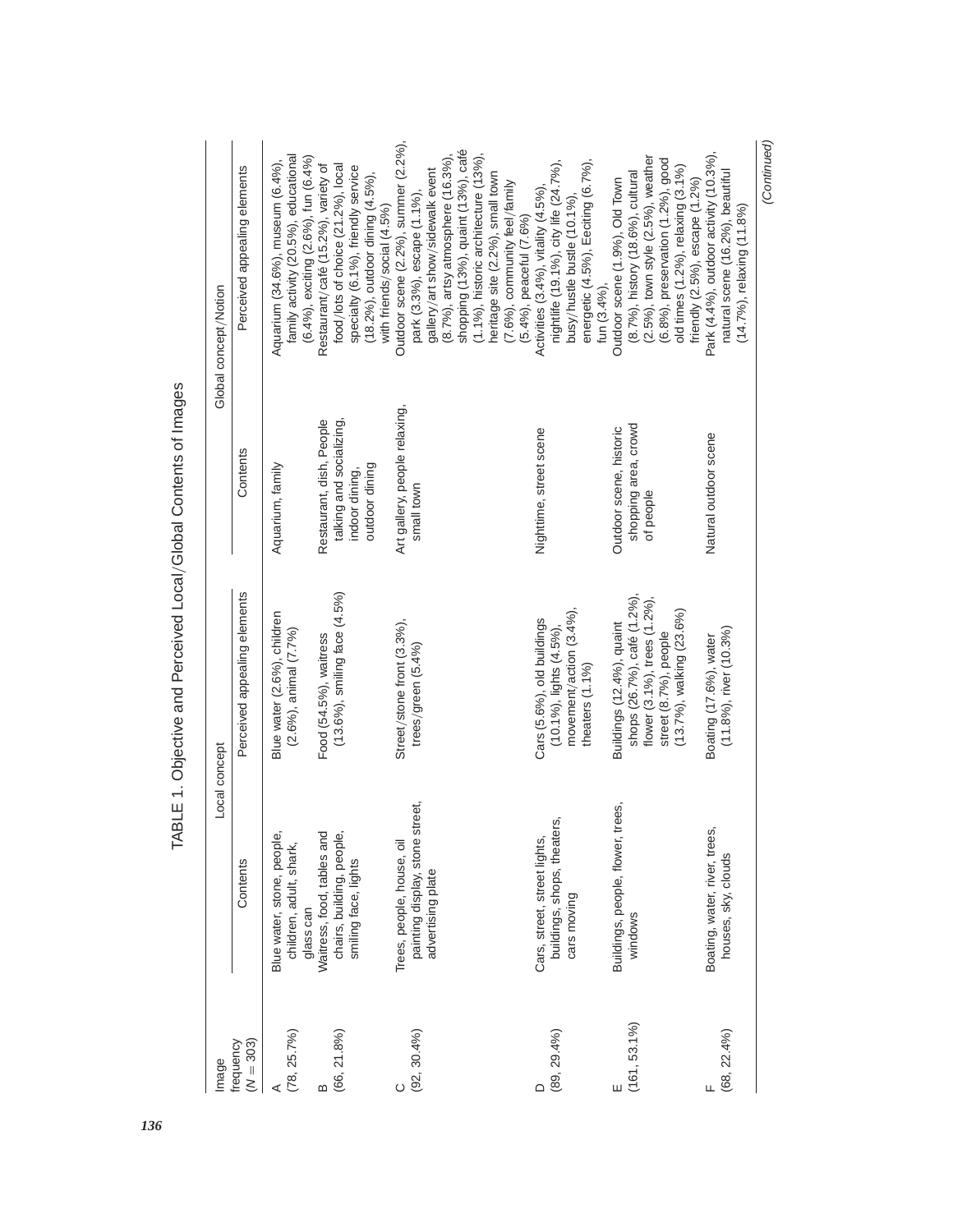| $(82, 27.1\%)$  | Food, drinks, people, tables and<br>chairs, cabinets                                 | Good food (6.1%),<br>Couples (2.4%)                         | Restaurant, outdoor dining                | fine/local dining (13.4%), outdoor<br>Restaurant (20.7%), bars (4.9%),<br>dining (20.7%), social/friends                                                                                                                  |
|-----------------|--------------------------------------------------------------------------------------|-------------------------------------------------------------|-------------------------------------------|---------------------------------------------------------------------------------------------------------------------------------------------------------------------------------------------------------------------------|
| $(44, 14.5\%)$  | Waterfalls, boy, trees, stone                                                        | Waterfalls (9.1%)                                           | Natural scene, kid playing                | (15.9%), relax (6.1%), fun (4.9%)<br>(13.6%), tranquility (22.7%), fun<br>(6.8%), relaxing (6.8%), family<br>(12.2%), friendly (3.7%), cozy<br>Natural scene (22.7%), getaway                                             |
| $(112, 37.0\%)$ | Fireworks, building, crowd, lights                                                   | Fireworks (3.6%), center piece<br>building/art museum (17%) | Celebration, special event                | America/July 4th (8.9%), celebration<br>(6.3%), Philadelphia (8.9%), exciting<br>(19.6%), nation pride (8.9%), bright<br>$(6.3\%)$ , magic $(8\%)$ , fun/interesting<br>Special event (1.8%), birth of<br>activity (6.8%) |
| $(36, 11.9\%)$  | People, musical instruments,<br>stage, microphone, table,<br>food and drinks         | Vibrant sounds (27.8%), live<br>music (50%)                 | Band, live music venue,<br>bar/restaurant | (16.7%), nightlife/club (11.1%),<br>Jazz band (5.6%), music venue<br>intimate (2.8%), different/<br>$(3.6\%)$ , beautiful $(1.8\%)$ .<br>summer (3.6%)                                                                    |
| $(35, 11.6\%)$  | Building and stairs, tall trees,<br>ເອົ<br>lights, tables and chair<br>people, food  | Great food (5.7%)                                           | Restaurant/bar                            | $(11.4\%)$ , nice dining $(8.6\%)$ , pretty<br>(14.3%), fun/interesting (8.6%),<br>décor/tropical (11.4%), nightlife<br>Color/lighting (14.3%), intimate<br>interesting (5.6%)                                            |
| $(43, 14.2\%)$  | people, window, sky, building,<br>Food and drinks, curtain,<br>tablecloths, a couple | Significant other (4.7%),<br>delicious food (7%)            | Fine restaurant                           | Fine dining (11.6%), great view (14%),<br>restaurant (14%), nightlife (2.3%),<br>authenticity (4.7%), relaxing (7%)<br>romantic/intimate (9.3%), great<br>relaxing/safe (5.7%)                                            |

TABLE 1. (Continued) TABLE 1. (Continued)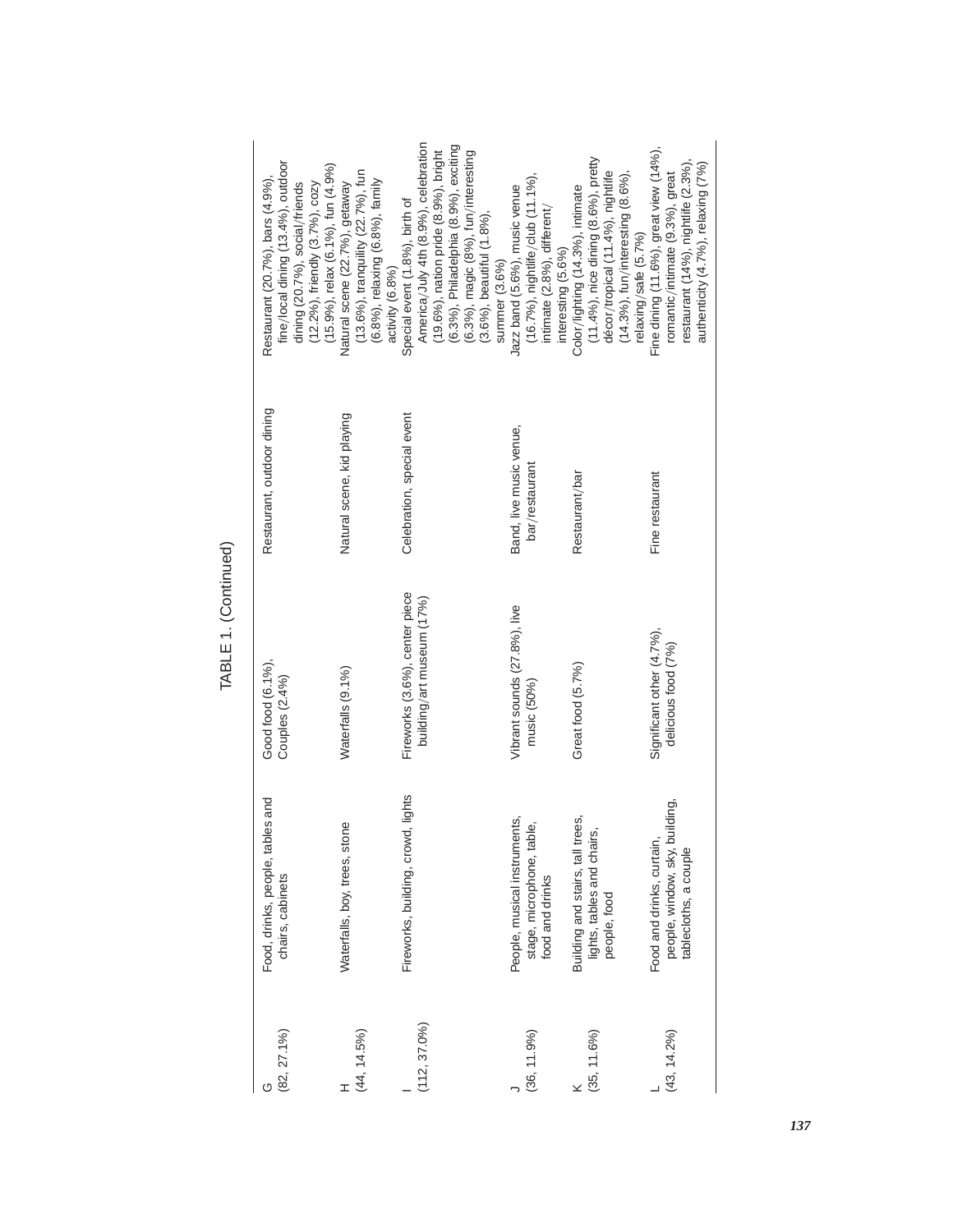| <b>Experiential profiles</b>           | Inspiring images (based on frequency) |
|----------------------------------------|---------------------------------------|
| <b>Touring experience</b>              |                                       |
| <b>Historic experience</b>             | $\Delta\mu$                           |
| Unique dining experience               | R                                     |
| <b>City experience</b>                 |                                       |
| Diverse culture and arts<br>experience |                                       |

## TABLE 2. Image Appeal Associated with Experiences

*(Continued)*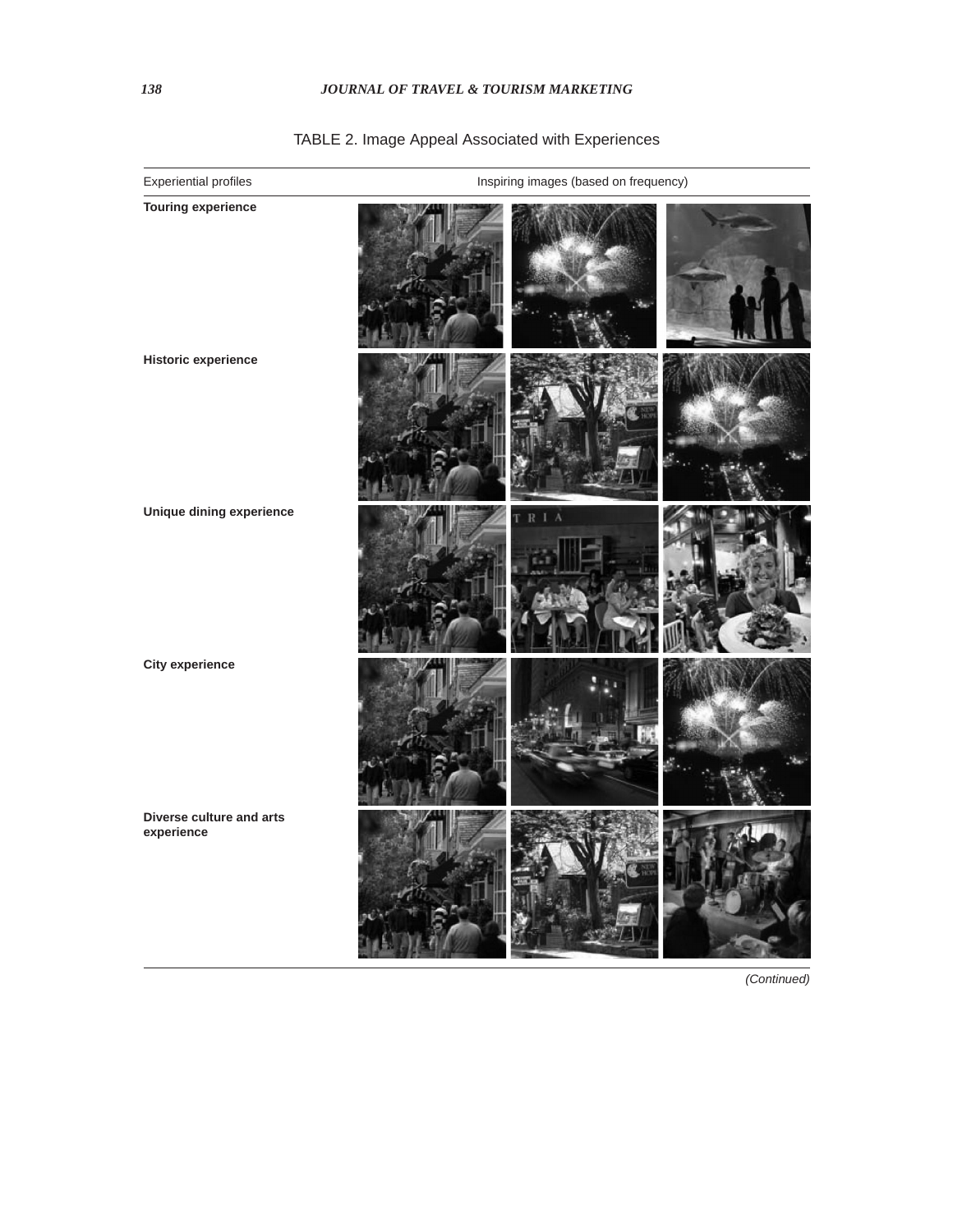|  | TABLE 2. (Continued) |
|--|----------------------|
|--|----------------------|



TABLE 3. Image Content Categorization Examples

| Content categorizations           | Image contents                                                                                                                               |  |  |  |
|-----------------------------------|----------------------------------------------------------------------------------------------------------------------------------------------|--|--|--|
| Natural landscapes and scenery    | Water, tree, flower, river, natural scene, outdoor scene, summer, weather,<br>park, waterfall                                                |  |  |  |
| People in recreational activities | Family activity, children, friends, social, boating, shopping, city life, nightlife,<br>walking, people, special event, couples, celebration |  |  |  |
| Manmade landmarks and buildings   | Street, stone front, quaint shops, historic building, heritage site, small town,<br>old building, preservation                               |  |  |  |
| Museum and art galleries          | Museum, gallery, art show, artsy atmosphere, theater, jazz band, music<br>venue. live music                                                  |  |  |  |
| Food and restaurants scene        | Food, waitress, variety, local specialty, outdoor dining, fine dining, restaurant,<br>café, bar                                              |  |  |  |
| Exciting and fun                  | Exciting, fun, interesting, energetic, busy, hustle bustle, vitality, movement,<br>action                                                    |  |  |  |
| Relaxing and peaceful             | Relaxing, peaceful, escape, friendly, beautiful, cozy, community feel, safe,<br>getaway, tranquility, romantic/intimate, authenticity        |  |  |  |

for visitors in touring experience could be illustrated by an example respondent named Mary. Mary just arrived in the city; she begins to seek the city's landmark buildings, walks around and tries to see something new and probably meets with friendly local people and enjoys good local cuisine. As she feels a little tired, she goes into a café. While feeling exciting about the pretty décor in it, she begins watching others. She needs to feel safe and intimate as she is touring a new city.

History and culture are important elements for tourists in historic experience. For them, historic architecture and heritage sites are more than merely places of interest. They are living elements that could give them a sense of pride. Historic tourists enjoy the artsy atmosphere of a small town and listen to the preserved local music. They also enjoy the tranquility and peace the destination offers. However, it is also interesting to find that the history buff in this study has their other side in terms of travel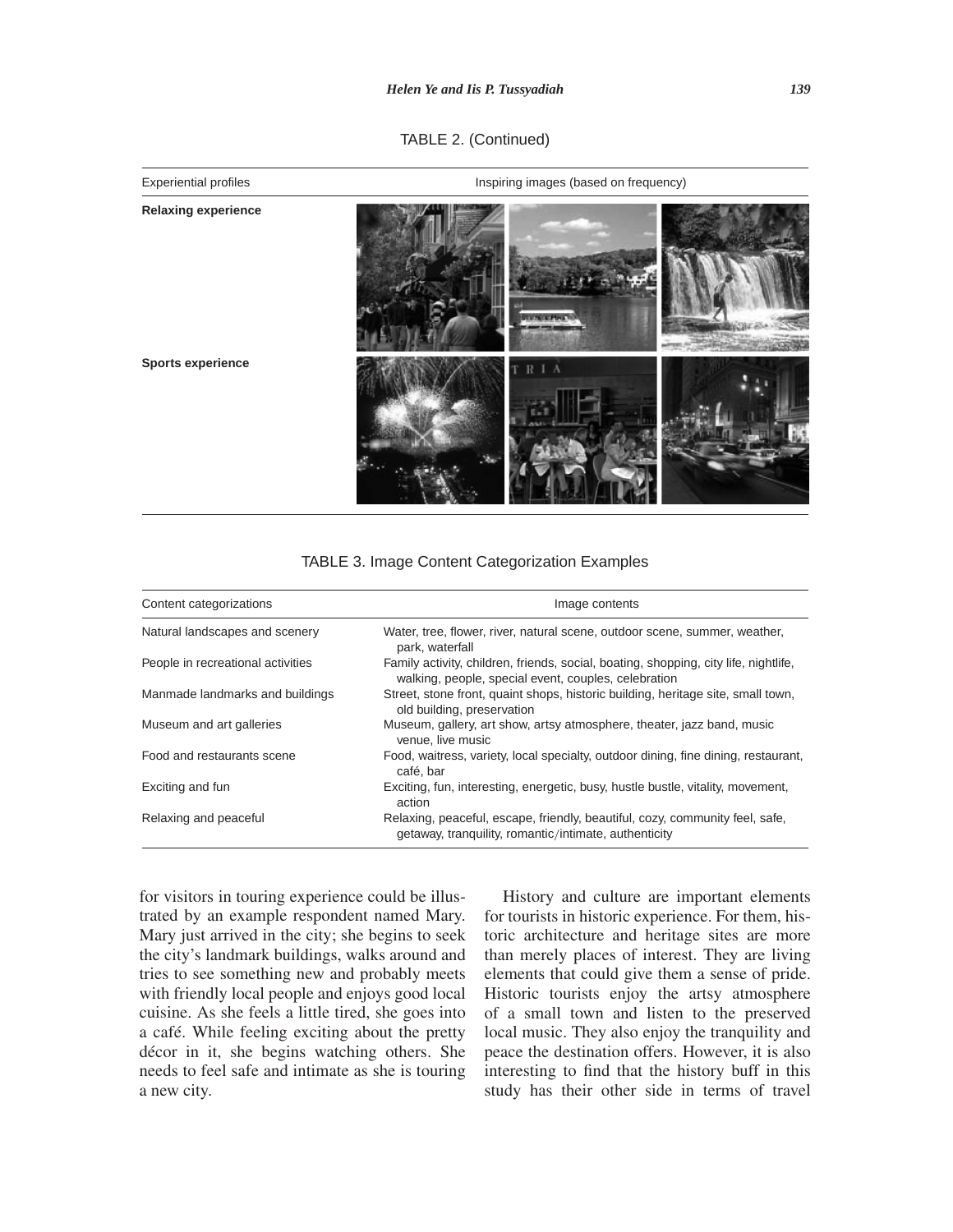|                             | Touring<br>experience | Historic<br>experience | Unique<br>dining<br>experience | City<br>experience | <b>Diverse</b><br>culture and art experience<br>experience | Relaxing | Sports<br>experience |
|-----------------------------|-----------------------|------------------------|--------------------------------|--------------------|------------------------------------------------------------|----------|----------------------|
| Natural landscape           |                       |                        |                                | .031               |                                                            | .039     |                      |
| Social activity             | $x^2 = .000^*$        |                        | .006                           | $.000*$            |                                                            | .003     | $.000*$              |
| Manmade buildings           |                       | .039                   |                                |                    | $.000*$                                                    |          |                      |
| Museum and art<br>galleries | $.000*$               |                        |                                |                    | $.001*$                                                    |          |                      |
| Food and restaurant         | .022                  |                        | $.000*$                        |                    |                                                            | .035     |                      |
| Exciting and fun            |                       |                        |                                |                    |                                                            | .033     | $.000*$              |
| Relaxing and peaceful       |                       | .003                   |                                |                    |                                                            | .037     |                      |

TABLE 4. Tourism Experiences and Significant Image Content Categorizations

*Note*. <sup>∗</sup>χ<sup>2</sup> significant level below .002.

experience; they are also romantic. They see images of couples in romantic/intimate moments as appealing. Authenticity is also an important element for them.

Unique dining experiential visitors are attracted to restaurant scenes; they would like to see a variety of food choices and different dining environments such as local dining, fine dining, and outdoor dining. However, it is unexpected that other activities besides food and dining are also significantly appealing to them. For example, they also enjoy visiting a museum or going to a special event, or the nightlife of a city. Another important element for them is the social interaction with friends or other diverse local people, which offer them the feeling of being in the community while enjoying its local cuisine.

Nightlife and fun, exciting, and energetic feelings are associated with visitors in the city experience. They enjoy nightlife and music as an inseparable part of their tourism experience. They enjoy being in the city and discovering every aspect of a city, from the exciting special events and vibrant sounds, to its historic old buildings. The romantic side of being in the city is also an important visual cue for them; the color and lighting of a photo which creates the intimate feeling is a magic fit. However, the city indulgents have their quiet and peaceful inner side too. They also enjoy the tranquility of the city, from the quiet early morning to the natural scene of waterfalls and rivers.

Tourists in diverse cultural and arts experience like to explore the local culture of a destination. They love to shop in the quaint shops of small towns and to walk on stone streets, which remind them of the good old times. They enjoy local music venues, galleries, and special restaurants. Summer might be a good season for them to stroll around the preserved heritage sites and attend some cultural special events. However, it is also interesting to see that cultural folks also enjoy natural scenes and the environment. They love greenery, trees, and flowers, which give them the feeling of escape. Additionally, they enjoy the local cuisine a destination has to offer. However, they emphasize the special and unique aspect of it. They want to find something different which caters to their perceived personal taste of culture and arts. This reflects Richards and Wilson's (2006) view of creative tourism as an alternative to conventional cultural tourism. Many consumers, tired of encountering the serial reproduction of culture in different destinations, are searching for alternatives. The visual image cues of uniqueness and localized attractions and products are significant.

Smiling faces and friendly services, which indicate the cozy atmosphere, and blue water, boating, flowers, trees, and parks, which indicate the outdoor setting and the feeling of escape, are all vital for tourists expecting a relaxing experience. They also enjoy family activities and good food and restaurants with a casual and intimate feeling. Walking around an old town on a Sunday afternoon with nice weather is perceived as a pleasant tourism experience for them. Tourists in sport experience are active and loyal. They love anything active such as the aquarium, nightlife, bars, cars,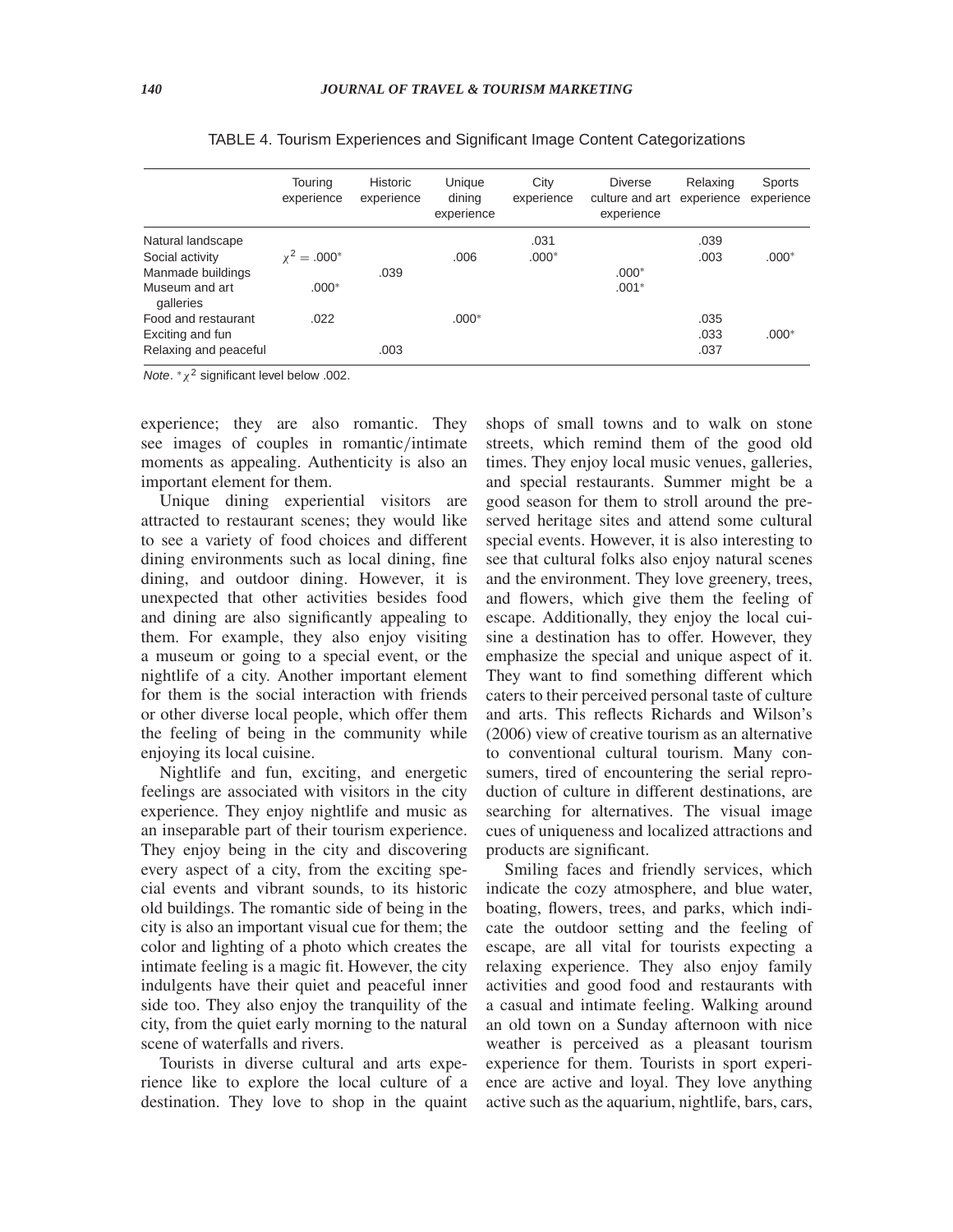boating, etc. In addition, they would like to have the feeling of belonging, whether to a sports team or a community. They would like to interact with other people and search for the pride of being a part of a community. Summer is also a good visual cue for them since they might go out to enjoy the sports and celebrate the victory of their favorite sports team. It is also interesting to note that sport tourists are also attracted to music venues and the interior décor of a place.

Even though tourists have a stronger tendency toward a specific element of experience, they show plurality in their imagination and expectation. Hence, it is argued that destinations should not homogenize their market when deciding on marketing strategies.

#### *CONCLUSIONS AND IMPLICATIONS*

The results confirm that destination visual images convey different meanings for tourists with different experience expectations. Therefore, in order to stimulate visitors' imagination and motivation, it is suggested that DMOs apply custom marketing strategies for different target markets. It is understood from the analysis that visitors who are more inclined to touring tend to be inspired by images portraying a combination of different aspects of the destination, from natural scenery to landmark buildings to people in recreational activities. Historic visitors are more inclined toward natural scenery and landmark buildings as icons with an emphasis on their historic meanings. Tourists in relaxing experience are likely to be attracted by natural scenery that creates a comfortable and relaxing atmosphere. Tourists with a unique dining experience tend to seek more dining scenes portraying people interacting with each other. Visitors in city and sports experience are seeking fun and excitement. They are more likely to be attracted by photos that arouse exciting feelings, fireworks, nighttime shots on the street, or people having fun. Different from historic tourists, who prefer nature, landmark buildings, diverse culture and arts visitors prefer images that stimulate their curiosity to explore the city's art scenes and different culture.

Further, the results also suggest the necessary shifts in a destination's focus on the tourist experience. Akin to the developments in the tourism experience argued by Uriely (2005), this study shows the shift from "the homogenizing portrayals of the tourist as a general type to pluralizing depictions of tourists that capture the multiplicity of the experiences" (p. 200). Recent research by Park, Tussyadiah, and Fesenmaier (in press) points out that the traditional way to segment travelers is out of date. Therefore, it is significant for destinations to convey an effective personal visual message by understanding the pluralizing aspects of the tourist experience of the target visitors. This study identifies different expectations of experience from potential visitors, in that one tourist might have expected to gain multiple types of experiences in one destination. Likewise, the images and image contents are also perceived to be appealing to different experiential profiles. Therefore, it is important for DMOs to keep in mind that tourists' needs are indeed pluralized when designing visual communication cues.

In addition, the study also supports the shifted focus in the tourism experience from the displayed objects provided by destinations to the subjective negotiation of meanings as a determinant of the experience (Uriely, 2005, p. 200). No one picture is interpreted the same in this study. Even though respondents perceive the top five images as inspiring, the aspects of these images that inspire them are interpreted differently. For example, some respondents regarded image E as inspiring because of the historic buildings; others perceived the people portrayed in the image to look nice and friendly, while others thought that the image portrayed the city as relaxing and walkable. It is also interesting to see the results of image C; even though there is a sign that says "New Hope," indicating the location of the galleries outside of the City of Philadelphia, respondents associated the image with their memory and imagination of the Rittenhouse Square Art Show and other parks in Philadelphia. Furthermore, the appealing elements of different pictures are bound to subjective interpretation of different tourists. For instance, even though some of the global concepts are not explicitly shown in the image,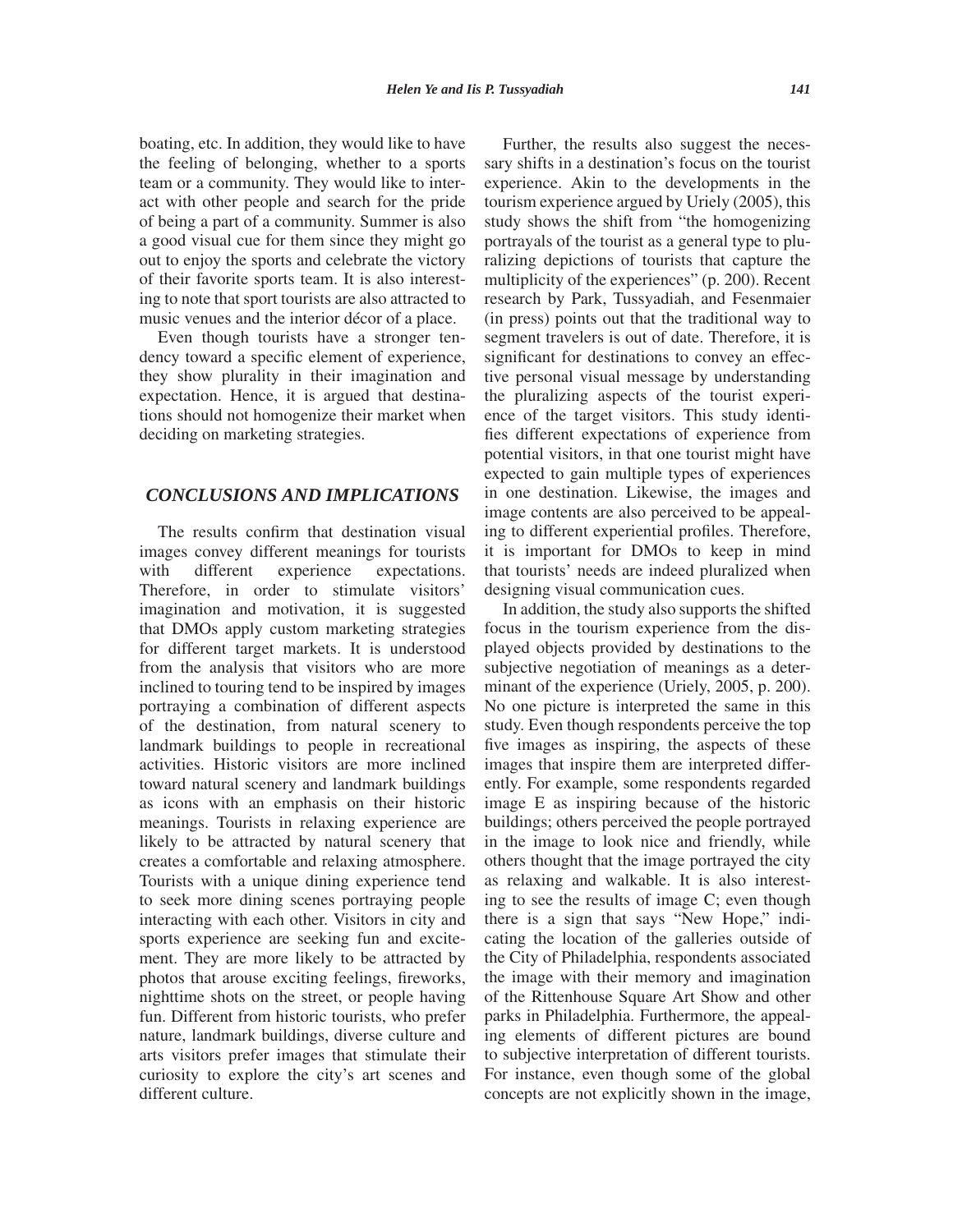respondents tended to look at it as if it was the element that attracted them. This indicates that there was a subjective meaning negotiation of the purely displayed objects to tourists' own narrative. Future research in understanding tourists' own narrative as they construct a meaningful tourism experience will be useful.

The potential subjectivity of the analysis and the nature of the case might limit the generalizability of this study. However, it empirically confirms the concept linking the images of destination and people's imagination of the tourism experience. It also raises several implications for destination marketing practices. As an example, the DMOs that would brand its destination as a place offering touring experiences should use visual tools to communicate a combination of different aspects of the place. In summary, as visual communication tools carry objects and notions that can stimulate people's imagination and perception about the tourism experience, the visual tools should be designed as personal experiential suggestions, which should be relevant with the destination branding. In addition, as a practical tool for DMOs' marketing communication, it is suggested that marketing research should first identify the experiential perceptions of their target market group. Then, they will be able to identify significant visual elements for each experiential group, thus generating effective visual communication.

#### **REFERENCES**

- Ahmed, Z. U. (1996). The need for the identification of the constituents of a destination's tourist image: A promotion segmentation perspective. *Journal of Professional Services Marketing*, *14*(1), 37–60.
- Anderson, J. (1995). *Cognitive psychology and its implications* (4th ed). New York: W. H. Freeman.
- Assael, H. (1993). *Marketing principles and strategy* (2nd ed). Fort Worth, TX: Dryden.
- Azevedo, A. (2009). *Designing unique and memorable experiences: Co-creation and the "surprise" factor*. Proceedings of III Congresso Internacional de Turismo de Leiria e Oeste, Leiria, Portugal.
- Bitner, M. (1992). Servicescapes: The impact of physical surroundings on customers and employees. *Journal of Marketing*, *56*, 57–71.
- Botterill, T. D., & Crompton, J. L. (1996). Two case studies exploring the nature of the tourist's experience. *Journal of Leisure Research*, *28*(1), 57–82.
- Boulding, K. (1956). *The image-knowledge in life and society*. Ann Harbor: The University of Michigan Press.
- Buck, J. (1993). *Paradise remade, the politics of culture and history in Hawaii*. Philadelphia: Temple University Press.
- Cornelissen, S. (2005). Producing and imaging "place" and "people." *Review of International Political Economy*, *12*(4), 674–679.
- Coshall, J. T. (2000). Measurement of tourists' images: The repertory grid approach. *Journal of Travel Research*, *39*, 85–89.
- Crompton, J. L. (1979). An assessment of the image of Mexico as a vacation destination and the influence of geographical location upon that image. *Journal of Travel Research*, *17*(4), 18–23.
- Escalas, J. E. (2004). Imagine yourself in the product: Mental simulation, narrative transportation, and persuasion. *Journal of Advertising*, *33*(2), 37–48.
- Fakeye, P. C., & Crompton, J. R. (1991). Image differences between prospective first time and repeat visitors to the Lower Rio Grande Valley. *Journal of Travel Research*, *30*(2), 10–16.
- Fiske, S. T., & Taylor, S. E. (1991). *Social cognition* (2nd ed.). New York, NY: McGraw-Hill.
- Garrod, B. (2009). Understanding the relationship between tourism destination imagery and tourist photography. *Journal of Travel Research*, *47*(3), 346–358.
- Gartner, W. C. (1993). Image formation process. *Journal of Travel and Tourism Marketing*, *2*, 191–216.
- Gilmore, J., & Pine, B. (2002). *The experience is the marketing*. Aurora, OH: Strategic Horizons LLP.
- Gnoth, J. (1999). Tourism expectation formation. In A. Pizamand & Y. Mansfeld (Eds.), *Consumer behavior in travel and tourism* (pp. 245–303). Binghamton, NY: The Haworth Press.
- Gunn, C. (1988). *Tourism planning*. London: Taylor and Francis.
- Haahti, A., & Komppula, R. (2006). Experience design in tourism. In B. Costa (Ed.), *Tourism business frontiers* (pp. 101–110). Burlington, MA: Elsevier.
- Jenkins, O. H. (1999). Understanding and measuring tourist destination images. *International Journal of Tourism Research*, *1*(1), 1–15.
- Laskey, H., Seaton, B., & Nicholls, J. (1994). Effects of strategy and pictures in travel agency advertising. *Journal of Travel Research*, *32*(4), 13–19.
- Lawton, G. R., & Page, S. J. (1997). Analysing the promotion, product and visitor expectations of urban tourism. *Journal of Travel and Tourism Marketing*, *6*(3–4), 123–142.
- MacInnis, D., & Price, L. (1987). The role of imagery in information processing: Review and extensions. *Journal of Consumer Research*, *13*, 473–491.
- MacKay, K. J., & Fesenmaier, D. R. (1997). Pictorial element of destination in image formation. *Annals of Tourism Research*, *24*(3), 537–565.
- Manfredo, M. J., Driver, B. L., & Brown, P. J. (1983). A test of concepts inherent in experience based setting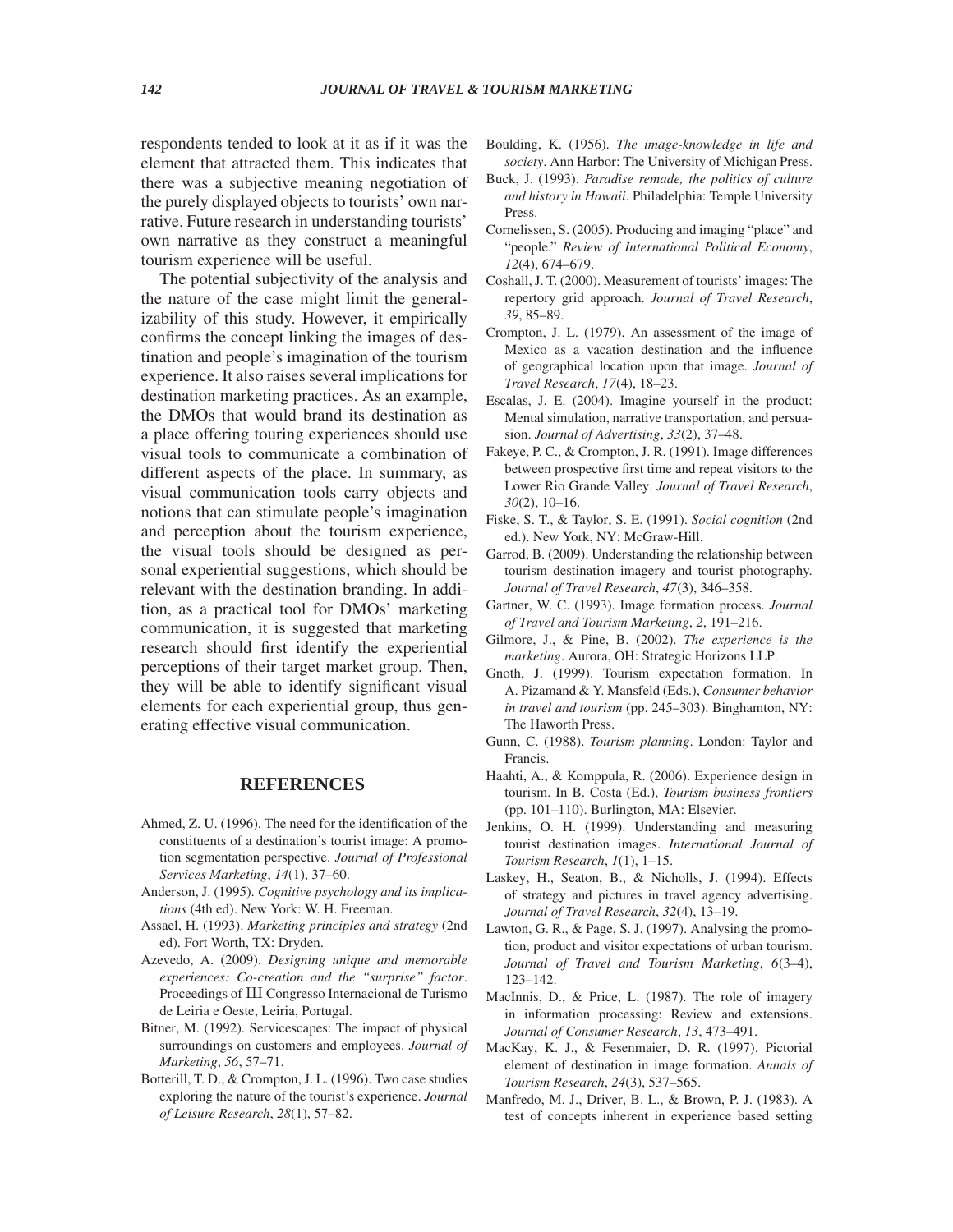management for outdoor recreation areas. *Journal of Leisure Research*, *5*, 263–283.

- Millman, A., & Pizam, A. (1995). The role of awareness and familiarity with a destination: The Central Florida case. *Journal of Travel Research*, *33*, 21–27.
- Morley, D. (1992). *Television, audiences and cultural studies*. London: Routledge.
- Noe, F. P. (1987). Measurement specification and leisure satisfaction. *Leisure Sciences*, *9*, 163–172.
- Olson, J., McAlexander, J., & Roberts, S. (1986). The impact of the visual content of advertisements upon the perceived vacation experience. In W. Joseph, L. Moutinho, & I. Vernon (Eds.), *Tourism services marketing: Advances in theory and practice* (pp. 260–269). Cleveland OH: Cleveland State University.
- Olson, J. C., & Dover, P. (1979). Disconfirmation of consumer expectations through product trail. *Journal of Applied Psychology*, *64*, 179–189.
- Park, S., Tussyadiah, I. P., & Fesenmaier, D. R. (in press). Travel personae of American pleasure travelers: A network analysis. *Journal of Travel & Tourism Marketing*.
- Phillips, D. M, Olson, J. C., & Baumgartner, H. (1995). Consumption visions in consumer decision-making. In F. Kardes & M. Sujan (Eds.), *Advances in consumer research, 22* (pp. 280–284). Provo, UT: Association for Consumer Research.
- Pine, B., & Gilmore, J. (1999). *The experience economy: Work is theatre & every business a stage*. Boston: Harvard Business School Press.
- Richards, G., & Wilson, J. (2006). Developing creativity in tourist experiences: A solution to the serial reproduction of culture? *Tourism Management*, *27*, 1209–1223.
- Rose, G. (2001). *Visual methodologies*. London: Sage Publications.
- Ryan, C. (2005). Ethics in tourism research: Objectives and personal perspectives. In W. B. Ritchie, M. P. Burns, & A. C. Palmer (Eds.), *Tourism research methods: Integrating theory with practice* (pp. 9–19). Oxfordshire, UK: CABI Publishing.
- Santos, J. (1998). The role of tour operators' promotional material in the formation of destination image and consumer expectations. *Journal of Vacation Marketing*, *4*, 282–297.
- Savakis, A. E., Stephen, E. P., & Loui, A. C. (2000, January). *Evaluation of image appeal in consumer photography*. Proceedings of SPIE: Human Vision and Electronic Imaging V.
- Scarles, C. (2004). Mediating landscapes: The processes and practices of image construction in tourist brochures of Scotland. *Tourist Studies*, *4*(1), 43–67.
- Sirgy, M., & Su, C. (2000). Destination image, selfcongruity, and travel behavior: Toward an integrative model. *Journal of Travel Research*, *38*, 340–352.
- Spreng, R. A., MacKenzie, S. B., & Olshavsky, R. W. (1996). A reexamination of the determinants of consumer satisfaction. *Journal of Marketing*, *60*, 15–32.
- Sternberg, E. (1997). The iconography of the tourism experience. *Annals of Tourism Research*, *24*(4), 951–969.
- Stewart, D., Hecker, S., & Graham, J. (1987). Assessing the influence of nonverbal communication in marketing. *Psychology and Marketing*, *4*, 303–322.
- Swan, J. E., & Trawick, F. I. (1980). Satisfaction related to predictive vs. desired expectations: A field study. In R. L. Day & K. H. Hunt (Eds.), *New findings on consumer satisfaction and complaining* (pp. 15–22). Bloomington: Indiana University, School of Business.
- Tasci, A. D. A., Gartner, W. C., & Tamer Cavusgil, S. (2007). Conceptualization and operationalization of destination image. *Journal of Hospitality & Tourism Research*, *31*(2), 194–223.
- Trauer, B., & Ryan, C. (2005). Destination image, romance and place experience—An application of intimacy theory in tourism. *Tourism Management*, *26*(4), 481–492.
- Tussyadiah, I. P. (2010). Destination-promoted and visitorgenerated images—Do they represent similar stories? In P. Burns, J. Lester, & L. Bibbings (Eds.), *Tourism and visual culture, vol. 2: Methods and cases* (pp. 156–168). Oxfordshire, UK: CABI Publishing.
- United States Department of Agriculture Forest Service. (1990). *Recreation opportunity spectrum primer and field guide*. Washington, DC: U.S. Government Printing Office.
- Uriely, N. (2005). The tourist experience—Conceptual developments. *Annals of Tourism Research*, *32*(1), 199–216.
- Urry, J. (1990). *The tourist gaze: Leisure and travel in contemporary societies*. London: Sage.
- Westwood, S., Morgan, N., Pritchard, A., & Ineson, E. (1999). Branding the package holiday—The role and significance for brands for UK air tour operators. *Journal of Vacation Marketing*, *5*(3), 238–252.
- Wilton, P. C. (1988). Models of consumer satisfaction formation: An extension. *Journal of Marketing Research*, *25*(2), 204–222.
- Woodruff, R. B., Cadotte, E. R., & Jenkins, R. L. (1983). Modeling consumer satisfaction processes using experience-based norms. *Journal of Marketing Research*, *20*, 296–304.
- Wyman, M. (1985). Nature experiences and outdoor recreation planning. *Leisure Studies*, *4*,175–183.
- Zeithaml, V. A., Berry, L. L., & Parasuraman, A. (1993). The nature and determinants of customer expectations of service. *Journal of the Academy of Marketing Science*, *21*(1), 1–12.

SUBMITTED: July 6, 2010 FINAL REVISION SUBMITTED: October 4, 2010 ACCEPTED: October 13, 2010 REFEREED ANONYMOUSLY